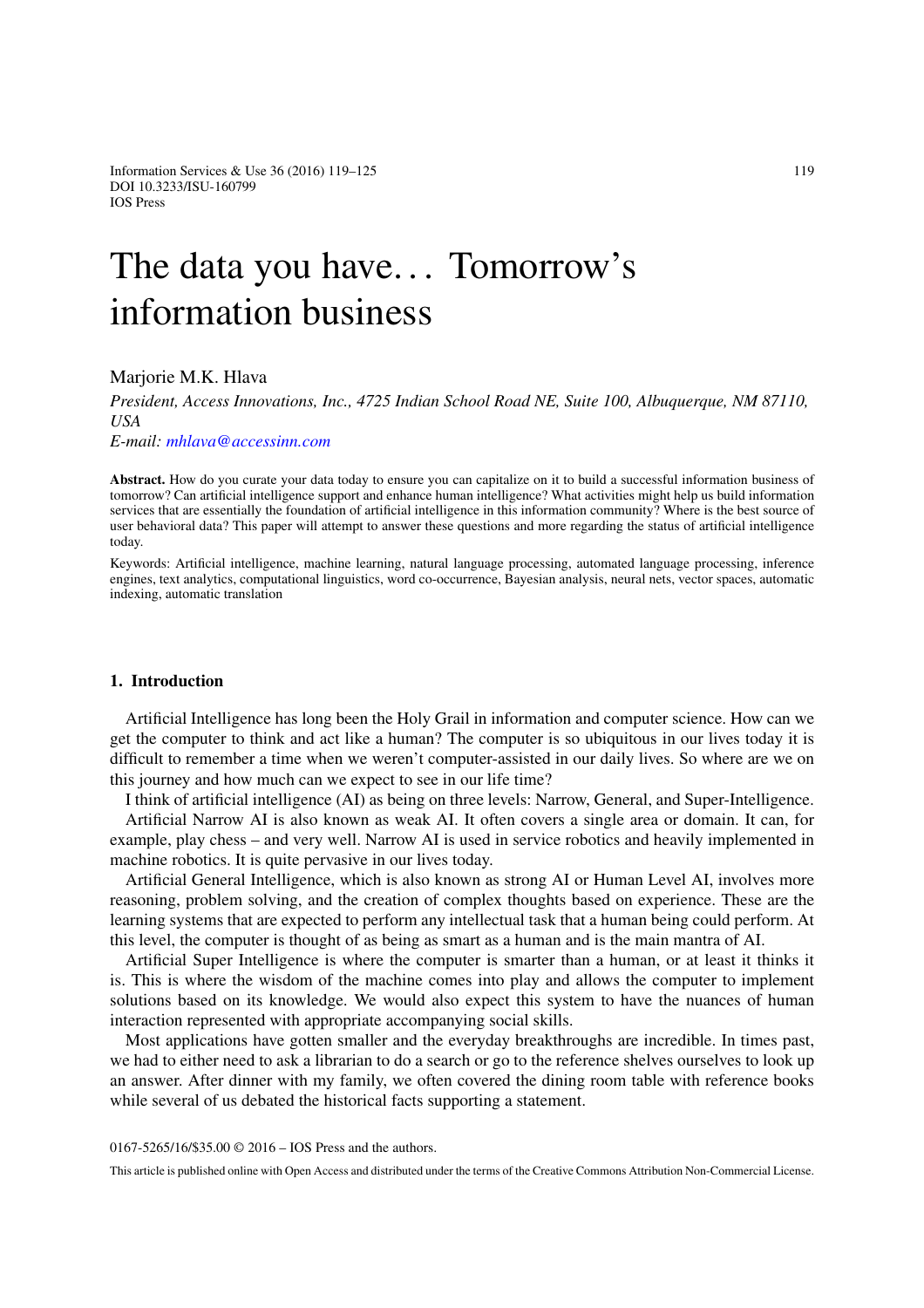### **2. Artificial Intelligence today**

Now it seems that everyone just grabs their smart phone and asks Siri or her equivalent for answers. We ask "People" for facts such as how to get to places, where is that restaurant, where is the closest Costco, who was King of England in 1437, and more. This Artificial Intelligence system, which also translates the spoken query to an online search, parses the query, explodes the synonyms, executes the search, translates the answer back to voice that says "here is what I found on the web." I can ask it to call my husband, give me mobile directions to a restaurant, and a whole lot more. Sometimes I wonder "what did I do without it?" I had a glove box full of maps and an old phone book in the car to look things up. Where are those maps and that phone book now?

At the same time, some things are beginning to look different in our world today. Moore's law was busted in 2015 for the first time and technology is changing. Moore's Law said that technology change doubled every eighteen months. Now the hardware changes are not moving as quickly, but the software implementations are diverse and exploding. It often seems that games and gamification are leading the way. It's not just capacity anymore that makes the difference. It has been a meteoritic curve.

Other changes due to the breath of capability and hardware support have markedly changed as well. In February 2016, a one hundred year old theory was finally factually verified. Gravitational waves theorized by Einstein in 1919 are now an established fact. Other fun and amazing things from science fiction are regular working applications now, like the Star Trek Tricorder, a version of which can be used now in the field by geologists.

Our cell phones are no longer just mobile devices for making calls. They are smaller and much more capable. Mine is a phone, a computer, and a flashlight and holds my novels for a long trip! I can watch a movie, buy a latte, hail a ride, deposit checks, start the washing machine or check the security on my house. If offers so much more than Ma Bell offered using that black land line device only a few years ago.

AI is now used in warfare to provide facial recognition, programmable weaponized or reconnaissance drones, or mobile assassins. Robots have changed from block-headed TV screens on mechanical legs to storm troopers with Plexiglas monitors that acquire information.

A look back at Roman siege craft and works shows wooden structures, catapults, and trebuchets nearing castles with ramparts, towers, and moats. Now there are satellites transmitting over radio as well as wireless unmanned aerial vehicles (UAVs) and other client systems that can pinpoint information in real time. These systems have been moved to the private and commercial sectors as well, providing information on weather, traffic patterns, utility repair, event management, and sending packages via Amazon and FedEx at incredible speeds across the world.

One of the much-heralded recent AI events was the appearance of IBM Watson on the TV game show Jeopardy. Watson looks like a computer and beat the other contestants on Jeopardy. The stage view showed two human contestants and a computer screen for Watson. In fact, behind the curtain it looked quite different – the second room needed for Watson during the Jeopardy show held 53 IBM Mainframe computers! The real IBM Watson needed to perform on Jeopardy included:

- 90 IBM Power 750 Express Servers @ \$34,500 each;
- 8 core processers per machine;
- Each with 4 sets of CPU's;
- 32 processors per box;
- Total of 2880 CPU's;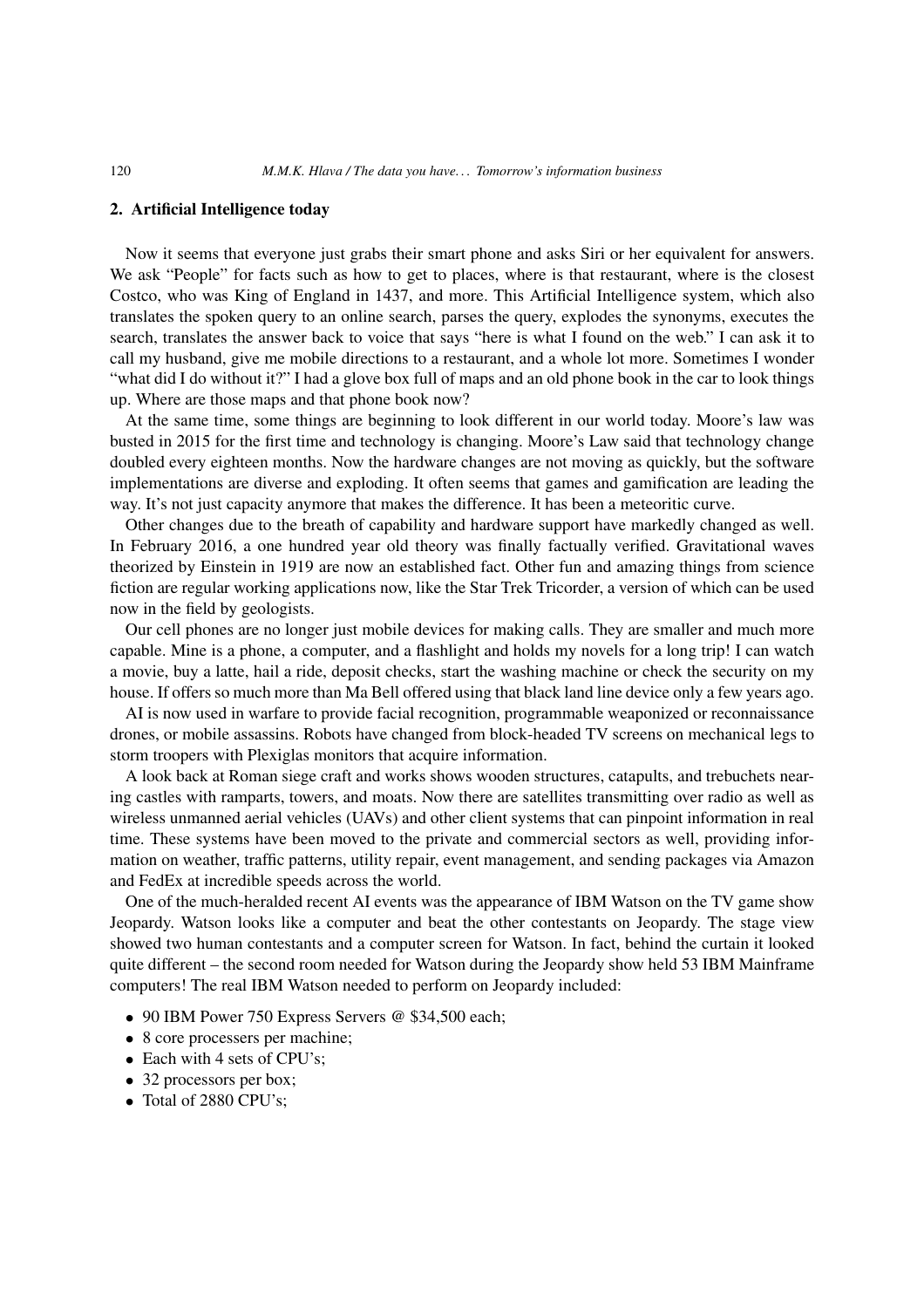- Three second response time:
- Total processing power 80 teraflops;
- 1 trillion apps per second;
- \$3 million just for the hardware.

In addition, there was the building of the Watson software, which included many databases, dictionaries, voice translation, speed of lookup and all the collateral parts.

All of the items I have mentioned so far and which I believe the reader will be well acquainted with are level one AI. What does a real reasoning system look like?

### **3. Current AI systems**

Remember the computer Hal in 2001 Space Odyssey? He said to the remaining human, "Sorry Dave, I can't do that." The computer, Hal, had reasoned that in fact it was superior to the human, and needed to survive without Dave the human. Another example is the recently revitalized Stepford Wives. They were not really human, but rather made to seem human and be the perfect wives for a group of men. Until a real human woman came into their midst many of the men had no idea that their perfect females were in fact computer-driven.

So how did we get from being thinking sentient creatures like the chimpanzee, to humans, to the ancient Roman trebuchet, to the current use of computers and artificial intelligence? Where are we on that journey? And more importantly to us today, what about the application of AI in information services and for publishers? How can we leverage that technology for better sales, discovery, and delivery of our products and services?

When I think of AI today I see the confluence of several forces. They come together to form a field that we can harness in many ways:

- Artificial Intelligence;
- Computational Linguistics;
- Automated Language Processing;
- Natural Language Processing;
- Co-occurrence:
- Inference Engines:
- Bayesian Analysis;
- Neural Nets;
- Vector Spaces;
- Text Analytics;
- Automatic Indexing:
- Automatic Translation.

All of these, just like the IBM Watson, work more accurately with a dictionary or taxonomy in use behind the scenes.

One example of an AI Application for publishing is in detecting SciGen or artificially-generated technical papers. Automatically generated "professional" papers have been around, embarrassingly, for a while. MIT students developed the system in 2005 and since then it has been broadly used to create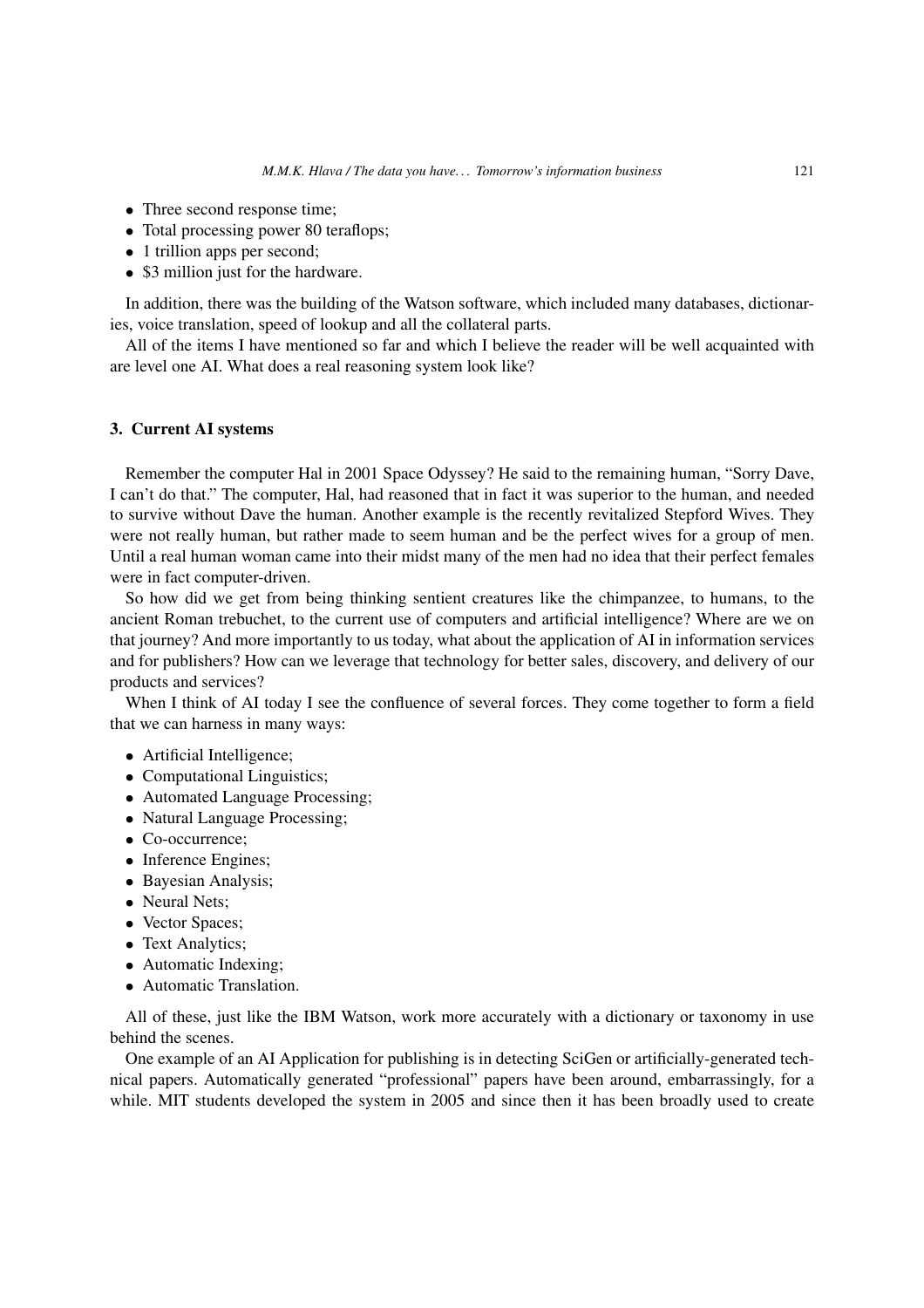papers in scientific disciplines. We built a program to detect these papers either in a large corpus or on author submission. We have found them *everywhere* we looked. These automatically-generated papers give peer review a black eye: they are easy to create, and really hard to detect. Although there is no coherent story line, the dictionary-generated papers use big words strung together so they look like real scientific papers. A peer reviewer reading such a paper after a long workday will often just pass the paper along as acceptable since it is totally obscure, but sounds really good. Here is a sample paper segment from a SciGen Abstract.

*"Many theorists would agree that, had it not been for DNS, the simulation of randomized algorithms might never have occurred. In this position paper, we demonstrate the investigation of expert systems. In our research, we demonstrate not only that gigabit switches can be made modular, read-write, and constant-time, but that the same is true for online algorithms. We confirmed that while the seminal encrypted algorithm for the evaluation of RPCs by Takahashi is impossible, Internet QoS and operating systems can interfere to realize this ambition. Our framework for evaluating hierarchical databases is daringly encouraging. Similarly, we also introduced an analysis of the partition table. We disconfirmed that although simulated annealing can be made secure, multimodal, and pervasive, rasterization can be made ambimorphic, wireless, and signed."*

Look at the last, underlined sentence. Total gibberish. How do you detect these things? We do it using a combination of AI techniques in order to find the patterns.

We have available many different techniques and systems to enhance our publications, deliver them effectively, and capture original data to work on. These include, but are not limited to, logical techniques, digital reasoning, end-user attributes, procedural reasoning, machine reasoning, context attribute reasoning systems, automated reasoning, data attributes, conclusion generation, expert systems, gesture and emotion recognition, sentiment analysis, and I could go on, but they are all variations on a theme. They all depend on available knowledge. They do not create knowledge or wisdom.

Another area that has engaged in AI is medical applications. Medical coding and billing is one of them. The Center for Medical Systems finally won Congressional approval to implement the ICD-10 coding system in the US. The rest of the world adopted it years ago. The code set went from seventeen thousand codes to over one hundred and seventy-eight thousand codes (including hospital codes). The industry feared their own Y2K Event. The huge number of codes and the implementation of them could have had a horrendous effect on the cash flow of medical systems already burdened by heavy regulation and oversight. Some of the AI used in medicine is to provide help in the medical diagnosis itself. The patient encounter is the baseline for the information available via the Electronic Medical Record (see Figs [1](#page-4-0) and [2\)](#page-4-1).

### **4. Okay it looks good, but can you afford it?**

Many of the systems that you see today have wonderful demos that start with the classification and mapping of application attributes. These are beautiful, but usually handcrafted, so they are not so much an artificial intelligence application, but rather a custom built imitation of one. There are computationally-intensive demos that are expensive to create, must be further tailored to your data, and create system lifelong maintenance with handcuffs to the vendor who built the system for you.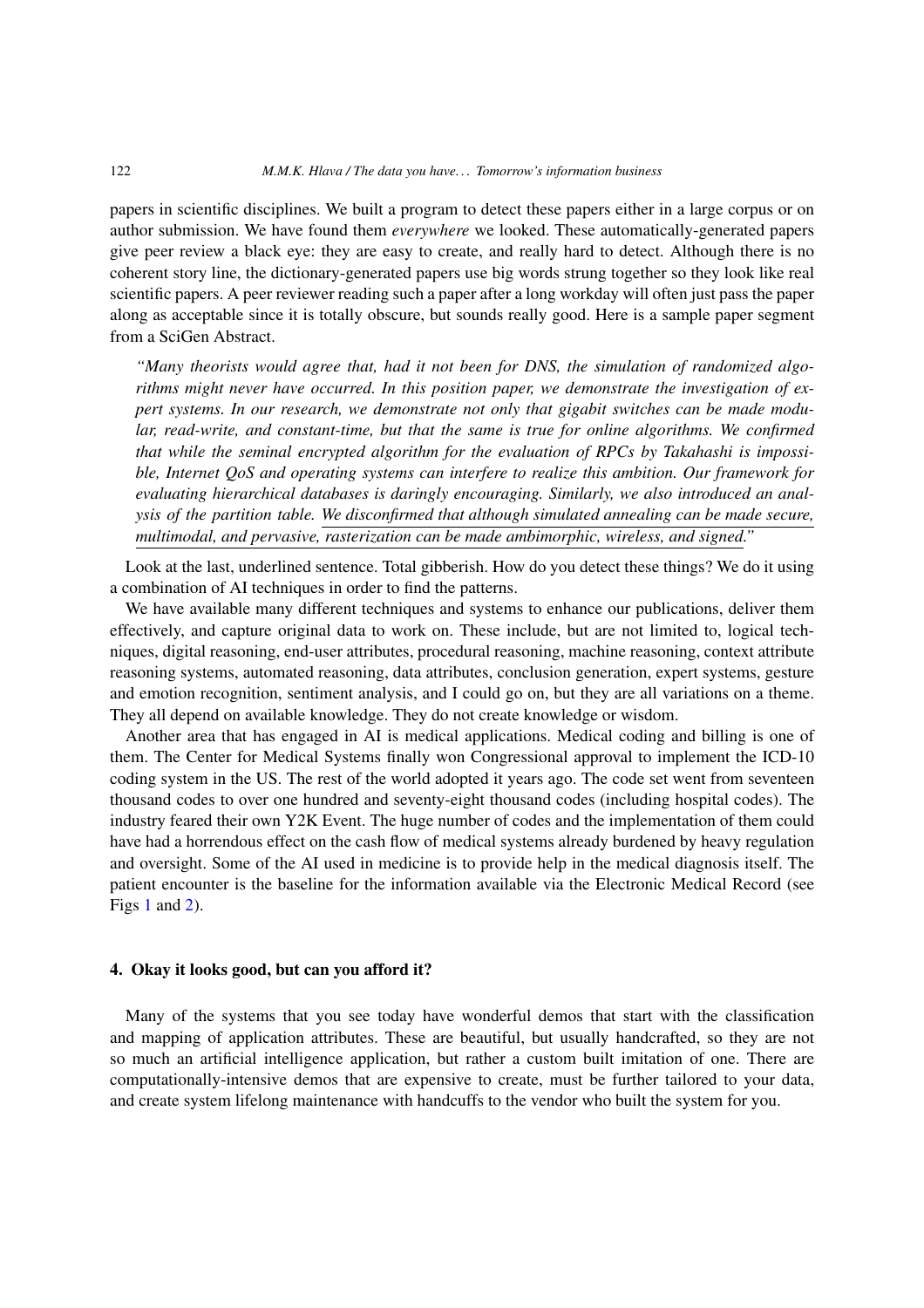

Fig. 1. IntegraCoder electronic health care analysis.

<span id="page-4-0"></span>

<span id="page-4-1"></span>Fig. 2. SciGen detector probability distribution plot.

#### **5. Enhancing content**

What do you have that you can use now? AI today is algorithms – based on logic. It cannot make inferences without semantic control. Look at how an ontology statement might work:

<DOI1234> has topic <horses>  $<$ DOI1235 $>$  has topic  $<$ horse $>$ <DOI1236> has topic <equines>

These are completely different sets and if they are not connected, they are statistically and therefore informationally worthless. The concepts themselves, represented by these words, are what we need to make into something we can interpret. Or, a machine can interpret it for us. The concepts are represented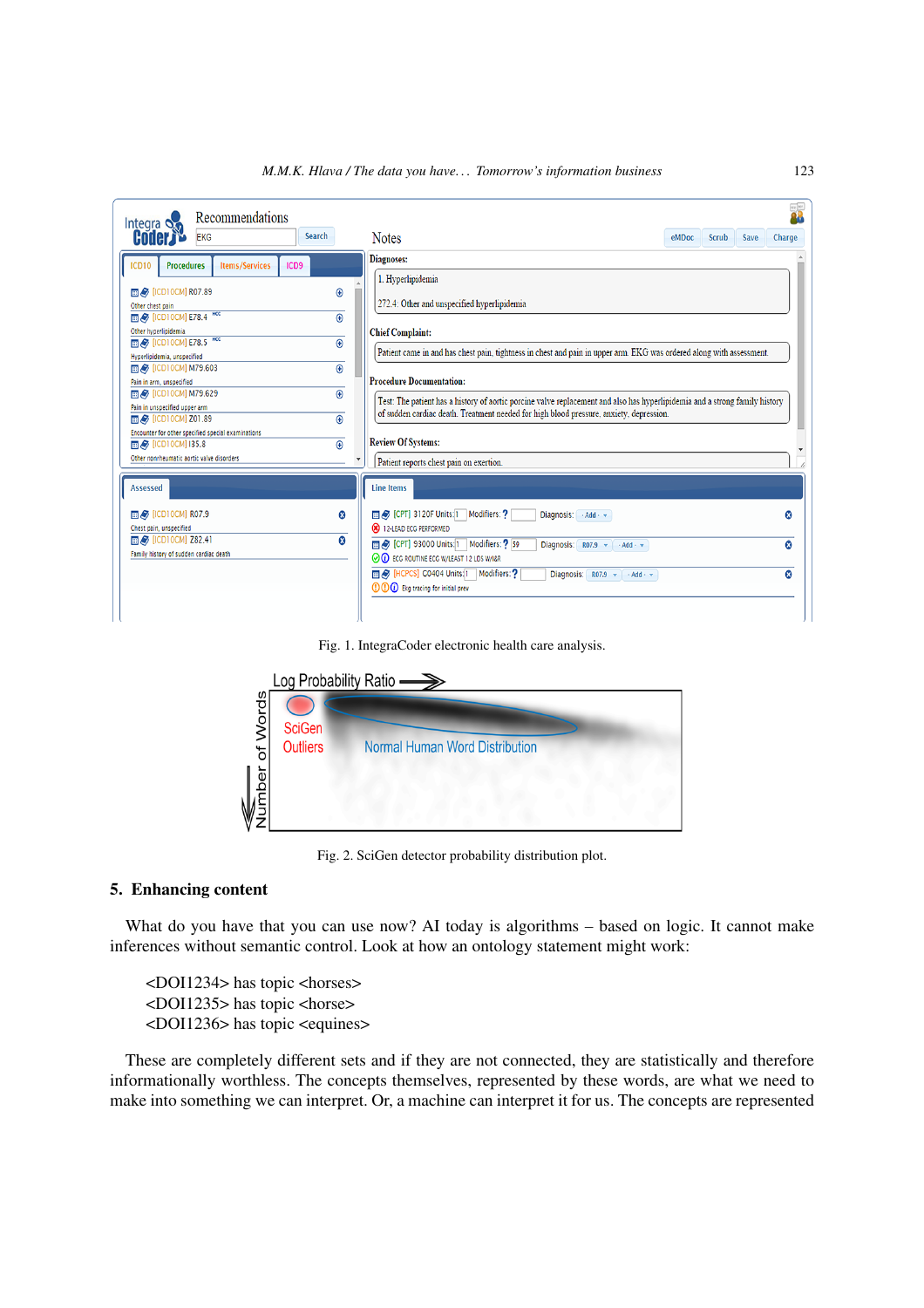in many ways: pictures, videos, words. We use all of them and know what we mean, but the computer is very literal in its interpretation. The computer needs content and synonyms to make the proper judgment and return contextually-appropriate results in a search.

The metadata which is kept or separated by us into several elements like journal name, issue, date, DOI, paper, authors, author affiliations, date, price, etc., needs to be gathered into discrete fields or XML elements. Most publishers have done this. Then it is good to know the topics or subjects of each object (article, for example, or technical paper). In order to count it, we have to computer index, or sort it, and then it becomes part of the information process.

With those basic elements in place we can add logic statements, like triples, which can then feed the appropriate algorithms for everything from search to advanced analytics. But you can't mess up the units, or the analytics will be rotten. You can, however, make the most of the data collected that is your content by ensuring that the core data is correct and consistently managed. Other things added semantically such as concepts, topics, and taxonomies, make that data come alive in the AI sense. It allows inferences, finding meaning, and trends in the data that you already own.

Content has to go through the semantic "equalizer," or a controlled list of topics or taxonomy terms (a.k.a. ontology, thesaurus, subject headings, keywords, descriptors) which are needed to control the data to make it statistically accurate.

Using as many synonyms as you can find will also help leverage the data and increase discovery options for the users. Indexing rules need to be considered carefully by ensuring that the synonyms are applied, otherwise bubbles or groupings of like items are not covering the same material. For example, horse, horses, and equines are the same topic to us, but just a string of letters to a computer. Semantic normalization using synonyms and nested terms tells you how many people are really reading on any given subject, and how specifically they are interested in it. Your search logs will also provide the level of specificity the users of your data expect.

Coming back then to the basics for Level 1 AI, we find that the building blocks are largely things most publishers already have in varying amounts. They just are not tied together to truly leverage the data in meaningful ways. We are still too tied to the historic library applications and have not moved to the new frontiers of information science using AI. We have the concepts – the subject metadata – available for capture via topical offerings, search logs, and web navigations that are already held in classification systems and taxonomies or thesauri. Publishers can corral that information to support activities like automatic indexing supported by logical reasoning and accompanying rules created, which will allow tagging or mining the entire corpus published for trends, analysis, search, and discovery. Search and discovery are fully based on leveraging the word base used to tag the data – optimistically speaking – in a consistent, deep, specific, system using the term aliases. Once done, other pleasing applications for users like visualization and personalization of the user interaction can happen easily.

What about the other levels? Will we reach the Holy Grail? Do we have fully implemented artificial intelligence? Well, not yet. Will it happen in my lifetime? I give it a fifty-fifty chance. In the life of my grandchildren? I would say probably so. It is a brave new world with many unexplored frontiers for all of us. I look forward to the journey.

#### **Acknowledgements**

The author would like to thank Dr. Jay Ven Eman, CEO of Access Innovations, and Bob Kasenchak, Director of Business Development, Access Innovations, for their thoughts and contributions to this paper.